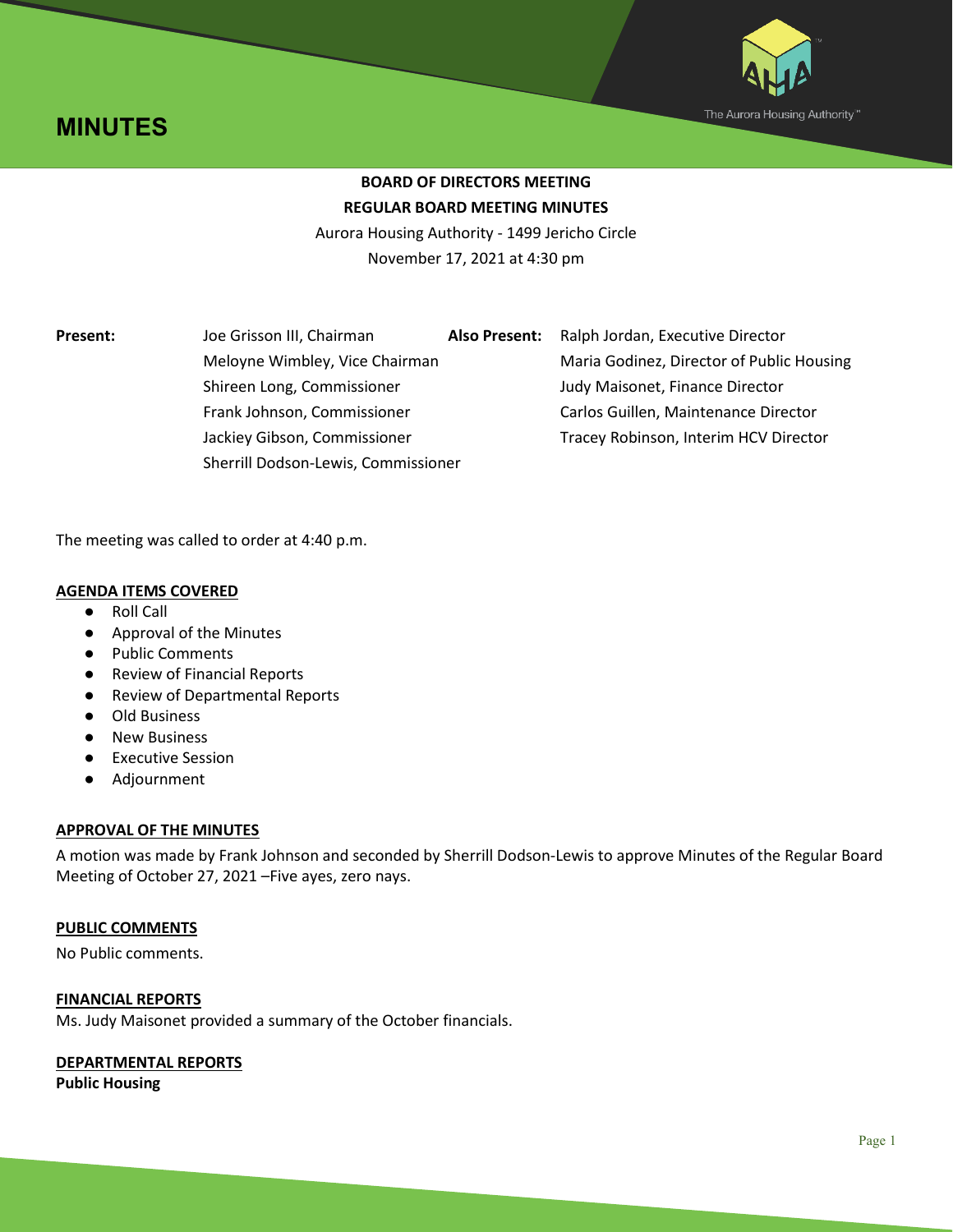Ms. Maria Godinez provided a summary of her report. Ms Godinez highlighted that the Emergency Housing Voucher waiting list applicants are being pulled continuously, St. Charles Senior Project wait list continues open as does the Public Housing 5 bedroom.

Resident accounts have started being referred to the attorney to process for eviction. Kane County Judge is automatically providing 20-28 days before making a judgement against the tenant.

The AHA has partnered with Top Box Foods to provide Turkeys and produce boxes on November 18, 2021 to AHA sites.

All questions/concerns voiced were settled.

## **Resident Opportunities Self-Sufficiency (ROSS)**

Ms. Alexandra Shuck read from her report.

#### **Housing Choice Voucher (Section 8)**

Mrs. Robinson read from her report. Her report, highlighting that HCV. There has been a total of 79 voucher issued with 15 families leased-up.

Emergency Housing Voucher wait list continues accepting applications. To date, there is 161 applicants on the waiting list with 125 having been pulled for final eligibility. 25 Emergency Housing Vouchers have been issued. 1 family has leased up and 1 is pending for inspection approval.

All questions/concerns voiced were settled.

#### **Maintenance**

Mr. Carlos Guillen provided from his report that maintenance staff prioritizes daily work orders and cleaning and disinfecting Centennial House and Maple Terrace. Staff continues assisting Smithereens Pest Control during the monthly treatments.

Mr. Guillen provided a list of unit turns that were completed. Mr. Guillen also provided a summary of work performed by contractors.

Staff continues to work staggered shift to maintain CDC Social Distancing recommendations.

All questions/concerns voiced were settled.

#### **Executive Report**

Mr. Jordan read from his report the AHA is providing customer service to residents. Staff is meeting with residents at each site monthly to continue forming positive relationships.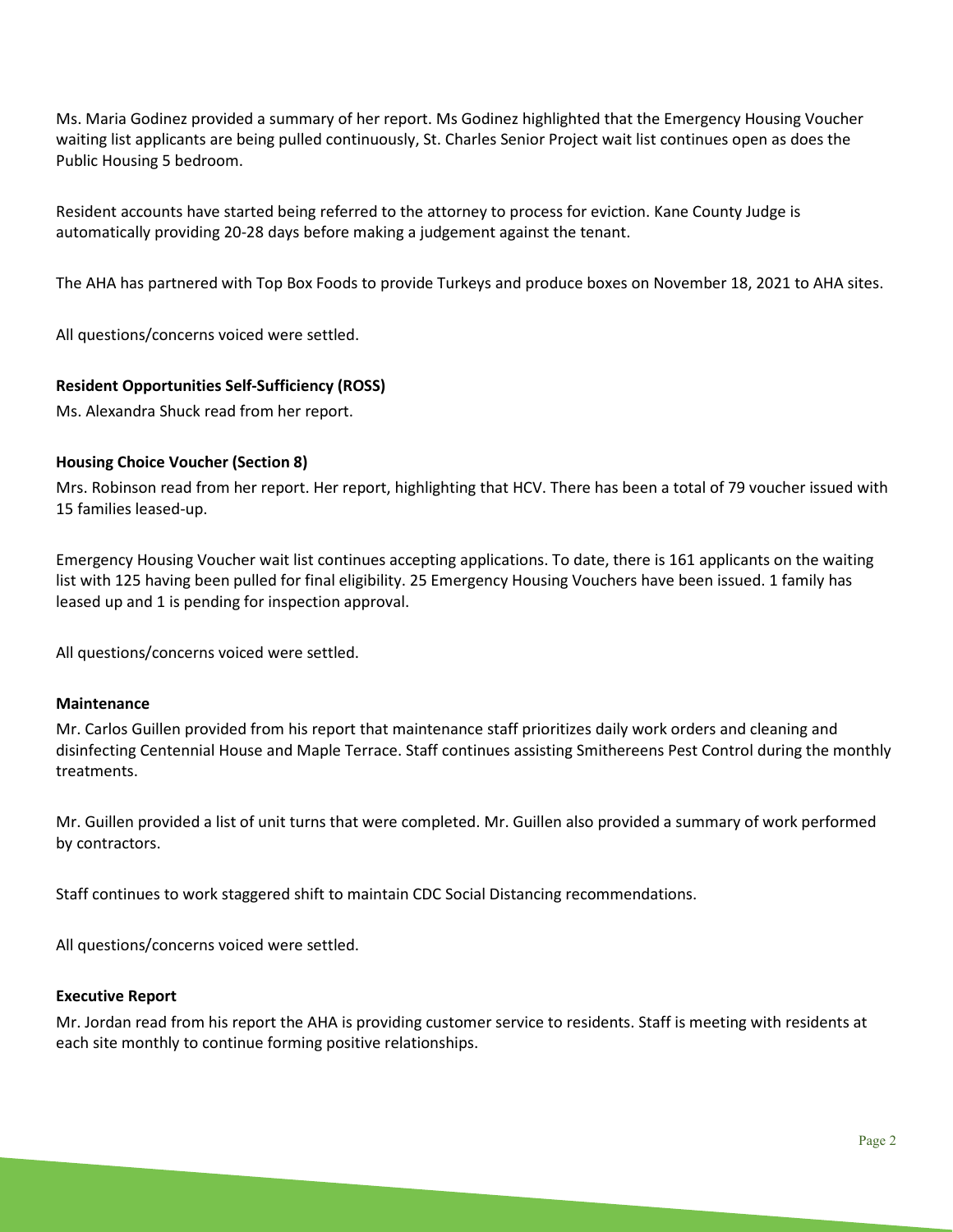The AHA continues making progress in administering the Emergency Housing Vouchers. The AHA received 167 referrals from the partner agencies and is now has issued 19 vouchers thus far. AHA Staff meets with the partner agencies weekly to provide updates, progress or other concerns.

The Indian Trail project has been completed the interior rehabilitation of all units. The contractor will make minor repairs that are needed and The AHA is finalizing the installation of washers and dryers in each unit.

A new playground is being installed at Southwind with the old equipment being removed. The project is expected to be completed within the next two weeks.

The Aurora Housing Authority is in partnership with "The American Diabetes Association", Blue Cross Blue Shield and Top Box to provide Turkey's and fresh produce to 175 tenants on November 18, 2021. The agency's staff will participate in the distribution of the Turkeys and boxes of produce.

The agency is completing the application for the Community Development Block Grant fund through the City of Aurora on November 15, 2021. The agency is requesting funding to assist in rehabilitation and modernization of its sites for 2022.

The agency is currently working on updating its parking permits for its family sites. The agency will be assigning parking spaces to authorized residents based on registered vehicles and the number of spaces available. The agency will create new signage and permits for all registered vehicles.

Mr. Jordan added that the AHA will partner with VNA to offer COVID Booster shot at Centennial House and Maple Terrace.

Any questions voiced were settled.

#### **OLD BUSINESS**

None discussed

#### **NEW BUSINESS**

Resolution 2021-15: Approval of 2022 Small Area Fair Market Rents Mr. Jordan presented the resolution.

A motion was made by Meloyne Wimbley and seconded by Sherrill Dodson-Lewis to approve Resolution 2021-15, Five ayes, zero nays

Resolution 2021-16: Approval of Eastwood Redevelopment Mr. Jordan presented the resolution. Any questions voiced were settled.

A motion was made by Frank Johnson and seconded by Meloyne Wimbley to approve Resolution 2021-16, Six ayes, zero nays

Partners Jim Roberts -AHDVS LL and Michael Simelton- Hope Bound- Fourteen Forty-Nine Senior Estates Presentation